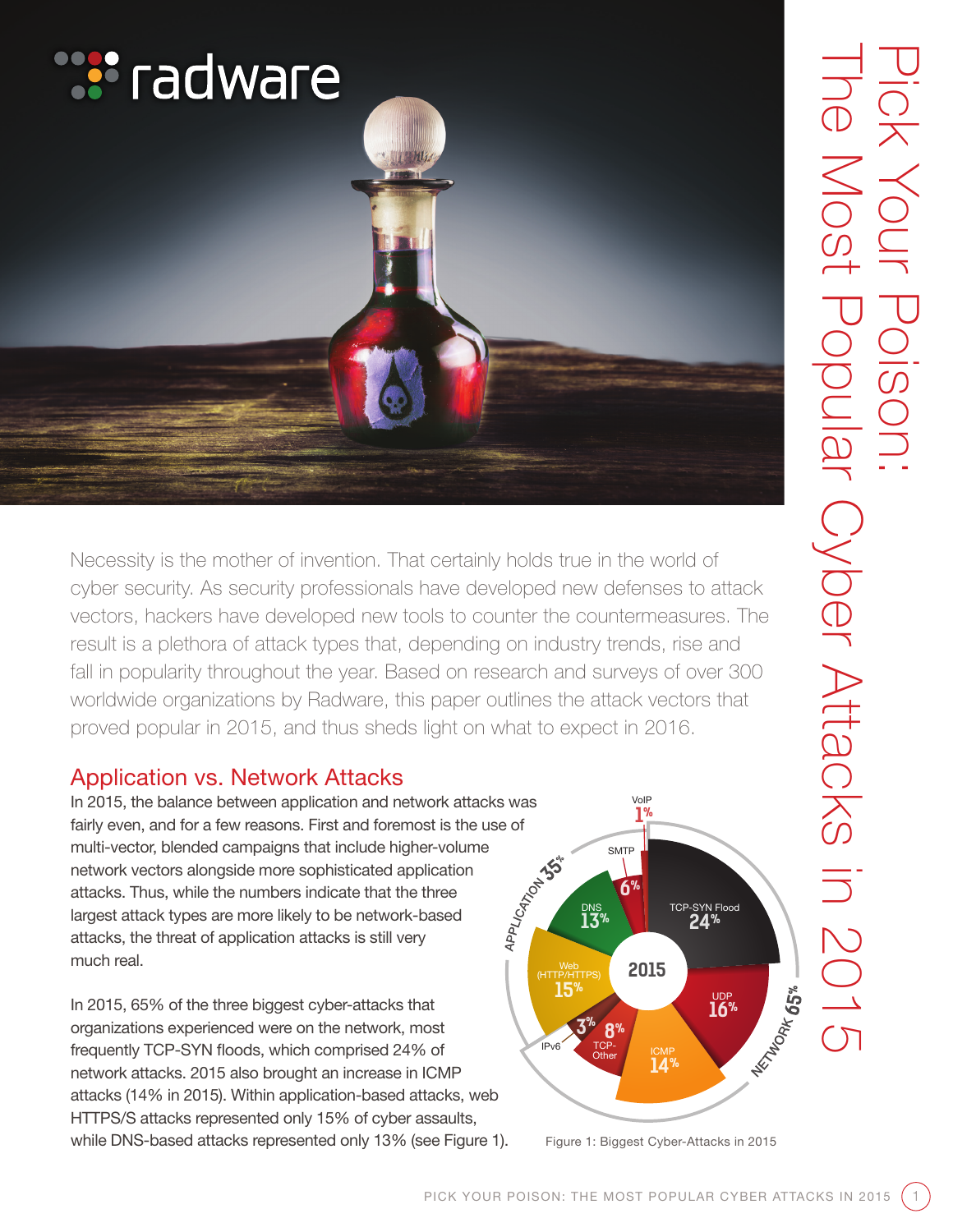#### Frequency of Attacks

More than one-quarter of respondents reported daily and weekly attacks on TCP-other, TCP-SYN, ICMP and UDP flood attacks in 2015, while attacks on IPv6 networks represent the most infrequent network attack in 2015. At least one in five respondents experienced daily or weekly application attacks. Overall, research indicates a similar spread of frequency between network and application types of attacks (See Figures 2 & 3).

![](_page_1_Figure_2.jpeg)

Figure 2: Frequency of Network Attacks in 2015

![](_page_1_Figure_4.jpeg)

Figure 3: Frequency of Application Attacks in 2015